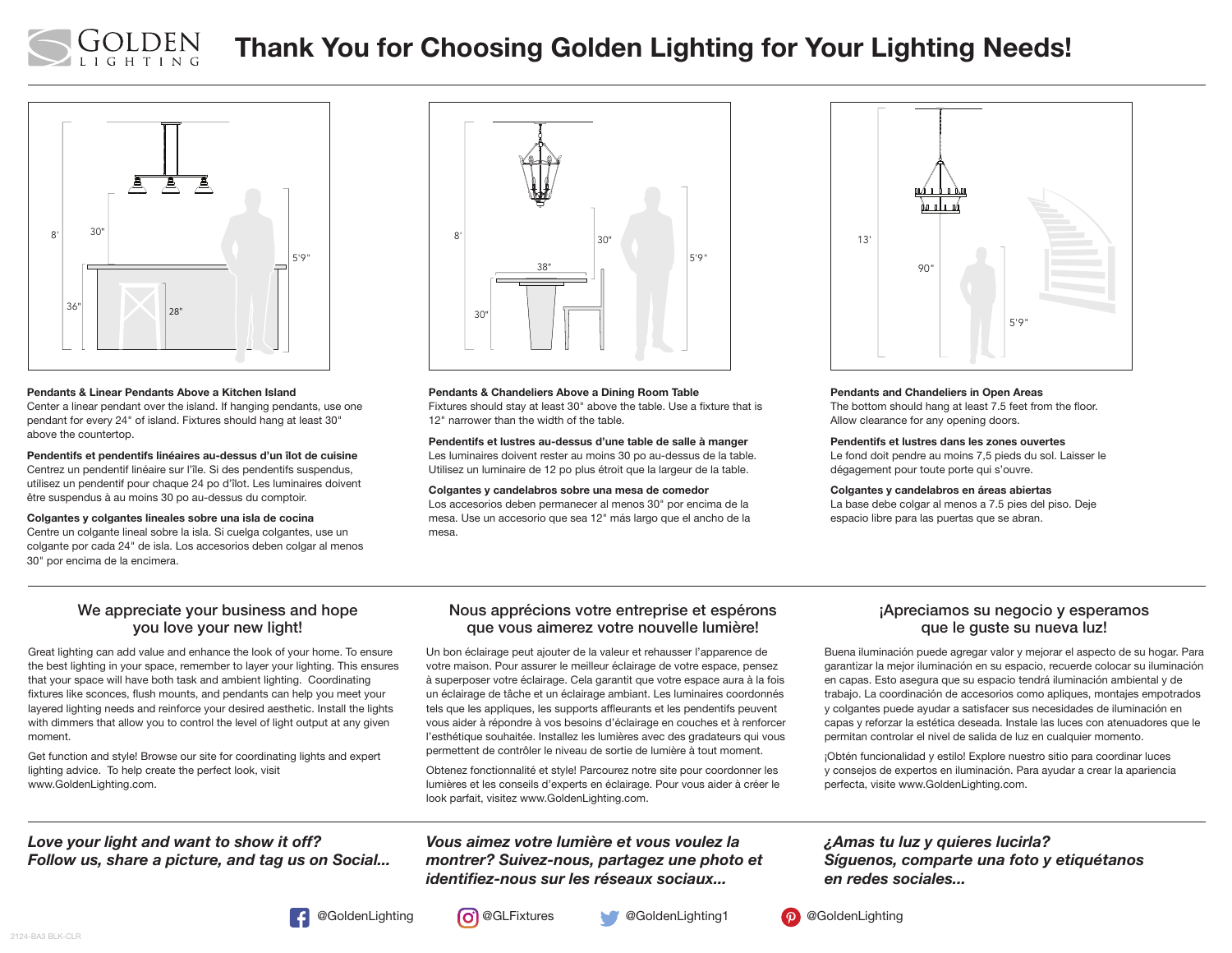#### LDEN Assembly Instructions: 2124-BA3 GoldenLighting.com GHTING







Get help, quick tips, and explore curated content

**SCAN ME**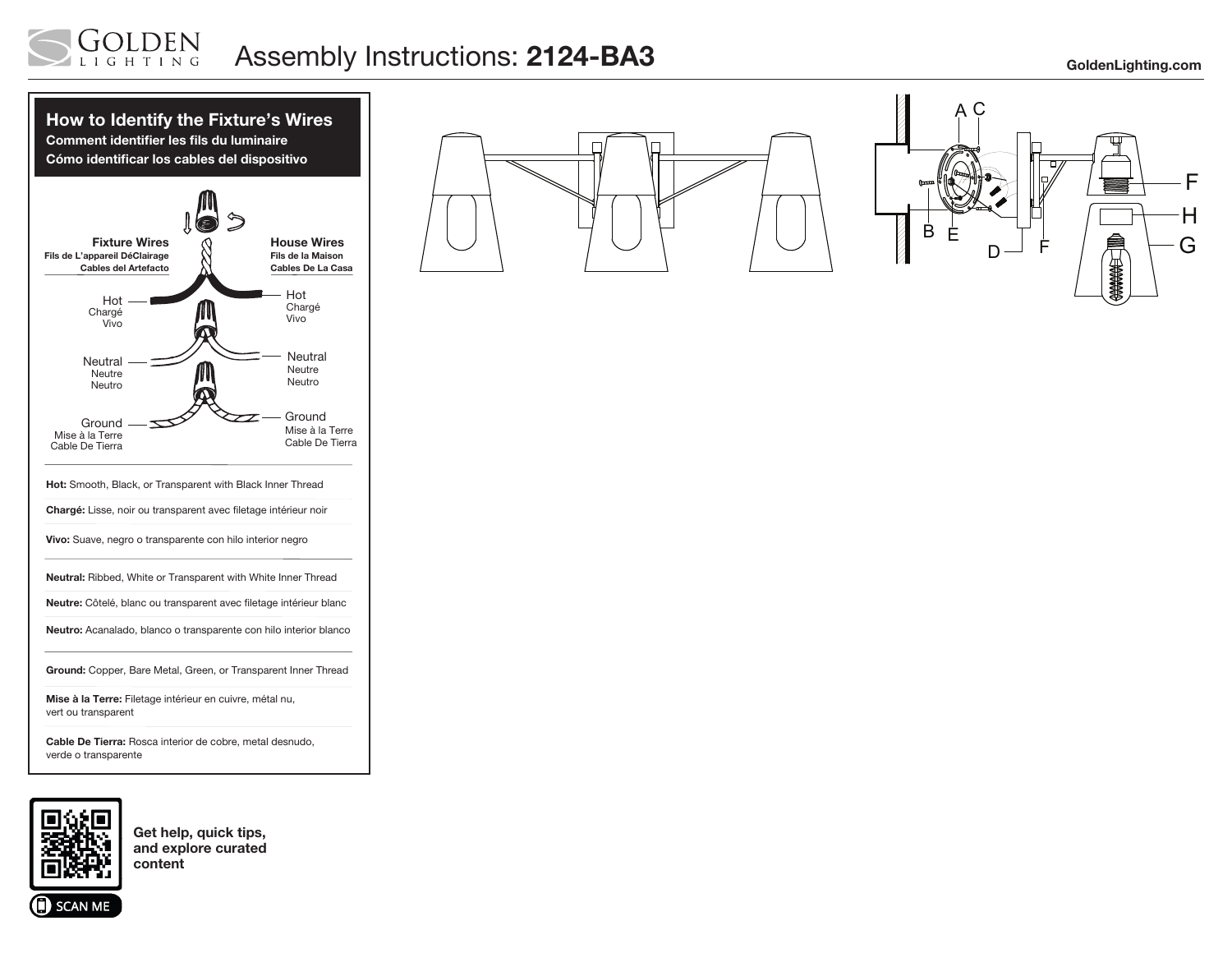# ENGLISH

For Customer Service, contact the place of purchase to arrange for replacement parts.

## IMPORTANT:

- All installation work should be done by accredited professional.
- Shut off power supply at fuse or circuit breaker!
- Use only the specified bulbs. Do not exceed the maximum wattage!

# Assembly Instructions:

### PREPARING FOR INSTALLATION

Carefully remove the new fixture from the carton as well as the yellow bag that holds all of the parts. See the important notes above. Shut off power at the circuit breaker and remove old fixture from wall, including the old mounting strap. 1. Mounting strap (A) contains several pairs of threaded holes and two sets of mounting screws (B & C). You may need to tighten the hex nuts that hold screws (B) in place. 2. Place mounting strap (A) up to your junction box. Place backplate (D) over the mounting strap (A) lining up mounting screws (B) with the holes in backplate (D). This will allow you to ensure that you are hanging the fixture straight. 3. Pull the house wires from the junction box and through the center of mounting strap (A). Secure mounting strap (A) to the junction box with mounting screws (C) and a screwdriver. Tighten the screws securely.

#### ASSEMBLING THE FIXTURE

No Assembly Required - This item arrives assembled and ready for installation. Please proceed to the next step.

### CONNECTING THE WIRES

4. Have an assistant support the fixture's weight while completing the wiring. Refer to the wiring diagram and attach the fixture's wires to the power supply wires from the junction box. Attach the fixture's wires to the power supply wires from the junction box. Connect Hot to Hot (transparent wire with black inner thread, black, or smooth wire) Neutral to Neutral (transparent wire with white inner thread, white, or ribbed wire), and Ground to Ground (transparent wire with green inner thread, green wire, or copper). Twist the ends of the wire pairs together, and then twist on a wire connector. Make sure all twists are in the same direction. If there is no house ground wire coming from the junction box, locate ground screw (E) on the mounting bracket/mounting strap and wrap the fixture's ground wire around the ground screw. Use a screwdriver to tighten the top of ground screw (E) onto the wires and into the mounting bracket/mounting strap. Tuck the wires into the junction box.

### FINISHING THE INSTALLATION

5. Place backplate (D) over mounting strap (A) so that mounting screws (B) protrude through the holes in backplate (D). Secure the backplate to the mounting strap with decorative nuts (F). Twist until the backplate of the fixture is snug against the wall. 6. Hold shade (G) up to socket (F) and secure in place using socket ring (H). Install light bulbs (not included) in accordance with the fixture's specifications. Do not exceed the maximum recommended wattage. Your installation is complete. Turn on the power and test the fixture.

## FRANÇAIS Pour le service client, contactez le lieu d'achat pour

#### organiser les pièces de rechange.

#### • IMPORTANTE

- Tous les travaux d'installation doivent être effectués par un professionnel accrédité.
- Coupez l'alimentation électrique au fusible ou au disjoncteur!
- Utilisez uniquement les ampoules spécifiées. Ne dépassez pas la puissance maximale!

# Instructions de montage:

#### PRÉPARATION À L'INSTALLATION Retirez soigneusement le nouveau luminaire du carton ainsi que le sac jaune contenant toutes les pièces. Voir les notes importantes ci-dessus. Coupez l'alimentation au disjoncteur et retirez l'ancien appareil du mur, y compris l'ancienne sangle de montage. 1. La sangle de montage (A) contient plusieurs paires de trous filetés et deux jeux de vis de montage (B et C). Vous devrez peut-être serrer les écrous hexagonaux qui maintiennent les vis (B) en place. 2. Placez la sangle de montage (A) jusqu'à votre boîte de jonction. Placez la plaque arrière (D) sur la sangle de montage (A) en alignant les vis de montage (B) avec les trous de la plaque arrière (D). Cela vous permettra de vous assurer que vous accrochez le luminaire bien droit. 3. Tirez les fils de la maison de la boîte de jonction et à travers le centre de la sangle de montage (A). Fixez la sangle de montage (A) à la boîte de jonction à l'aide des vis de montage (C) et d'un tournevis. Serrez fermement les vis.

#### MONTAGE DU FIXTURE

Aucun assemblage requis - Cet article arrive assemblé et prêt à être installé. Veuillez passer à l'étape suivante.

#### CONNEXION DES FILS

4. Demandez à un assistant de supporter le poids de l'appareil pendant le câblage. Reportez-vous au schéma de câblage et attachez les fils du luminaire aux fils d'alimentation de la boîte de jonction. Fixez les fils du luminaire aux fils d'alimentation de la boîte de jonction. Connectez chaud à chaud (fil transparent avec fil intérieur noir, fil noir ou fil lisse) Neutre à neutre (fil transparent avec fil intérieur blanc, fil blanc ou nervuré) et terre à terre (fil transparent avec fil intérieur vert, fil vert , ou cuivre). Torsadez les extrémités des paires de fils ensemble, puis torsadez un connecteur de fil. Assurez-vous que toutes les torsions sont dans la même direction. S'il n'y a pas de fil de terre de la maison provenant de la boîte de jonction, localisez la vis de terre (E) sur le support de montage/la sangle de montage et enroulez le fil de terre du luminaire autour de la vis de terre. Utilisez un tournevis pour serrer le haut de la vis de mise à la terre (E) sur les fils et dans le support de montage/la sangle de montage. Rentrez les fils dans la boîte de jonction.

#### FIN DE L'INSTALLATION

5. Placez la plaque arrière (D) sur la sangle de montage (A) de sorte que les vis de montage (B) dépassent des trous de la plaque arrière (D). Fixez la plaque arrière à la sangle de montage avec des écrous décoratifs (F). Tournez jusqu'à ce que la plaque arrière du luminaire soit bien ajustée contre le mur. 6. Tenez le store (G) jusqu'à la douille (F) et fixez-le en place à l'aide de l'anneau de douille (H). Installez les ampoules (non incluses) conformément aux spécifications du luminaire. Ne dépassez pas la puissance maximale recommandée. Votre installation est terminée. Mettez l'appareil sous tension et testez l'appareil.

# **ESPAÑOL**

Para obtener servicio al cliente, comuníquese con el lugar de compra para solicitar piezas de repuesto.

#### • IMPORTANTE:

- Todo el trabajo de instalación debe ser realizado por un profesional acreditado.
- ¡Apague el suministro de electricidad en el fusible o disyuntor!
- Utilice solo las bombillas especificadas. ¡No exceda la potencia máxima!

# Instrucciones de montaje:

## PREPARACIÓN PARA LA INSTALACIÓN

Retire con cuidado el nuevo accesorio de la caja, así como la bolsa amarilla que contiene todas las piezas. Vea las notas importantes arriba. Apague la energía en el disyuntor y retire el artefacto viejo de la pared, incluyendo la correa de montaje vieja. 1. La correa de montaje (A) contiene varios pares de orificios roscados y dos juegos de tornillos de montaje (B y C). Es posible que deba apretar las tuercas hexagonales que sujetan los tornillos (B) en su lugar. 2. Coloque la correa de montaje (A) hasta su caja de conexiones. Coloque la placa trasera (D) sobre la correa de montaje (A) alineando los tornillos de montaje (B) con los orificios de la placa trasera (D). Esto le permitirá asegurarse de que está colgando el dispositivo de forma recta. 3. Saque los cables de la casa de la caja de conexiones y a través del centro de la correa de montaje (A). Asegure la correa de montaje (A) a la caja de conexiones con tornillos de montaje (C) y un destornillador. Apriete bien los tornillos.

#### MONTAJE DEL APARATO

No requiere ensamblaje: este artículo llega ensamblado y listo para su instalación. Continúe con el siguiente paso.

#### CONECTANDO LOS CABLES

4. Haga que un asistente apoye el peso del dispositivo mientras completa el cableado. Consulte el diagrama de cableado y conecte los cables del dispositivo a los cables de la fuente de alimentación de la caja de conexiones. Conecte los cables del dispositivo a los cables de la fuente de alimentación de la caja de conexiones. Conecte Vivo a Vivo (cable transparente con rosca interior negra, cable negro o liso) Neutro a Neutro (cable transparente con rosca interior blanca, cable blanco o acanalado) y Tierra a Tierra (cable transparente con rosca interior verde, cable verde , o cobre). Tuerza los extremos de los pares de cables y luego gírelos en un conector de cables. Asegúrese de que todos los giros estén en la misma dirección. Si no hay un cable de tierra de la casa proveniente de la caja de conexiones, ubique el tornillo de tierra (E) en el soporte de montaje / correa de montaje y enrolle el cable de tierra del dispositivo alrededor del tornillo de tierra. Use un destornillador para apretar la parte superior del tornillo de tierra (E) en los cables y en el soporte de montaje / correa de montaje. Meta los cables en la caja de conexiones.

### TERMINANDO LA INSTALACIÓN

5. Coloque la placa trasera (D) sobre la correa de montaje (A) de modo que los tornillos de montaje (B) sobresalgan por los orificios de la placa trasera (D). Asegure la placa posterior a la correa de montaje con tuercas decorativas (F). Gírelo hasta que la placa posterior del accesorio esté ajustada contra la pared. 6. Sostenga la cortina (G) hasta el casquillo (F) y asegúrela en su lugar usando el anillo del casquillo (H). Instale las bombillas